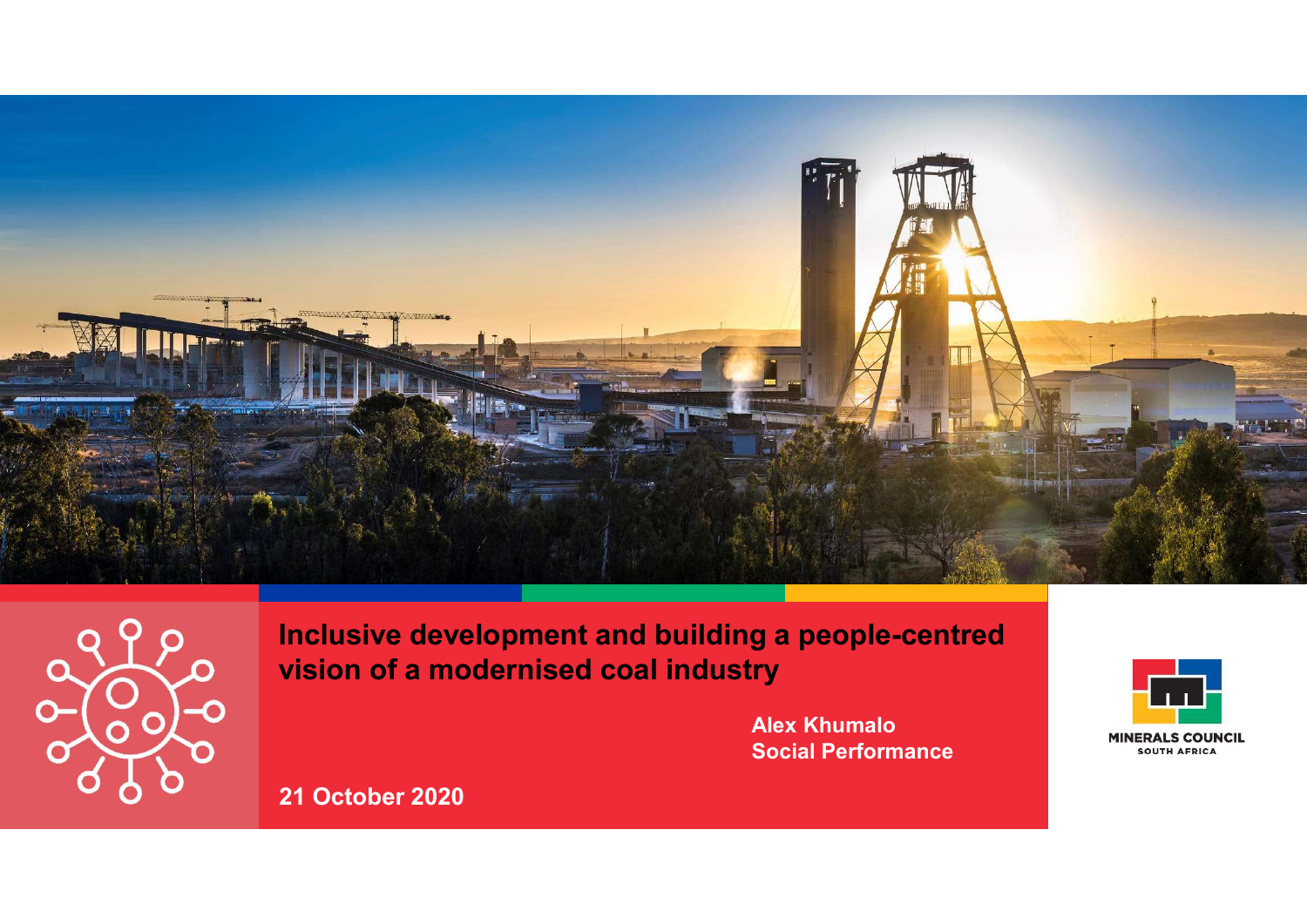## Economy in the Coalfields

#### In a nutshell:

- Economy in the Coalfields<br>
In a nutshell:<br>• Largely an energy economy made up of coal mines and coal-burning Eskom power<br>
stations<br>• Service industry (e.g., engineering services and logistics) that largely supports, if not stations
- Economy in the Coalfields<br>
In a nutshell:<br>• Largely an energy economy made up of coal mines and coal-burning Eskom power<br>
stations<br>• Service industry (e.g., engineering services and logistics) that largely supports, if not wholly depend, on the **energy economy**
- 
- **Economy in the Coalfields**<br>
In a nutshell:<br>
 Largely an energy economy made up of coal mines and coal-burning Eskom power<br>
stations<br>
 Service industry (e.g., engineering services and logistics) that largely supports, if **Economy in the Coalfields**<br> **Conomy in the Coalfields**<br>
• Largely an energy economy made up of coal mines and coal-burning Eskom power<br>
• stervice industry (e.g., engineering services and logistics) that largely supports, support from the energy economy **In a nutshell:**<br>
• Largely an energy economy made up of coal mines and coal-burning Eskom powe<br>
stations<br>
• Service industry (e.g., engineering services and logistics) that largely supports, if nc<br>
• A consumerist retail In a nutshell:<br>
• Largely an energy economy made up c<br>
stations<br>
• Service industry (e.g., engineering servic<br>
wholly depend, on the energy economy<br>
• A consumerist retail economy, also depe<br>
• A dying heavy industry (e.g. • Largely an energy economy made up of coal mines and coal-burning Esk<br>
• Service industry (e.g., engineering services and logistics) that largely supp<br>
• Molly depend, on the energy economy<br>
• A consumerist retail economy
- Petrochemicals, also largely related to the energy economy
- 
- 
- 

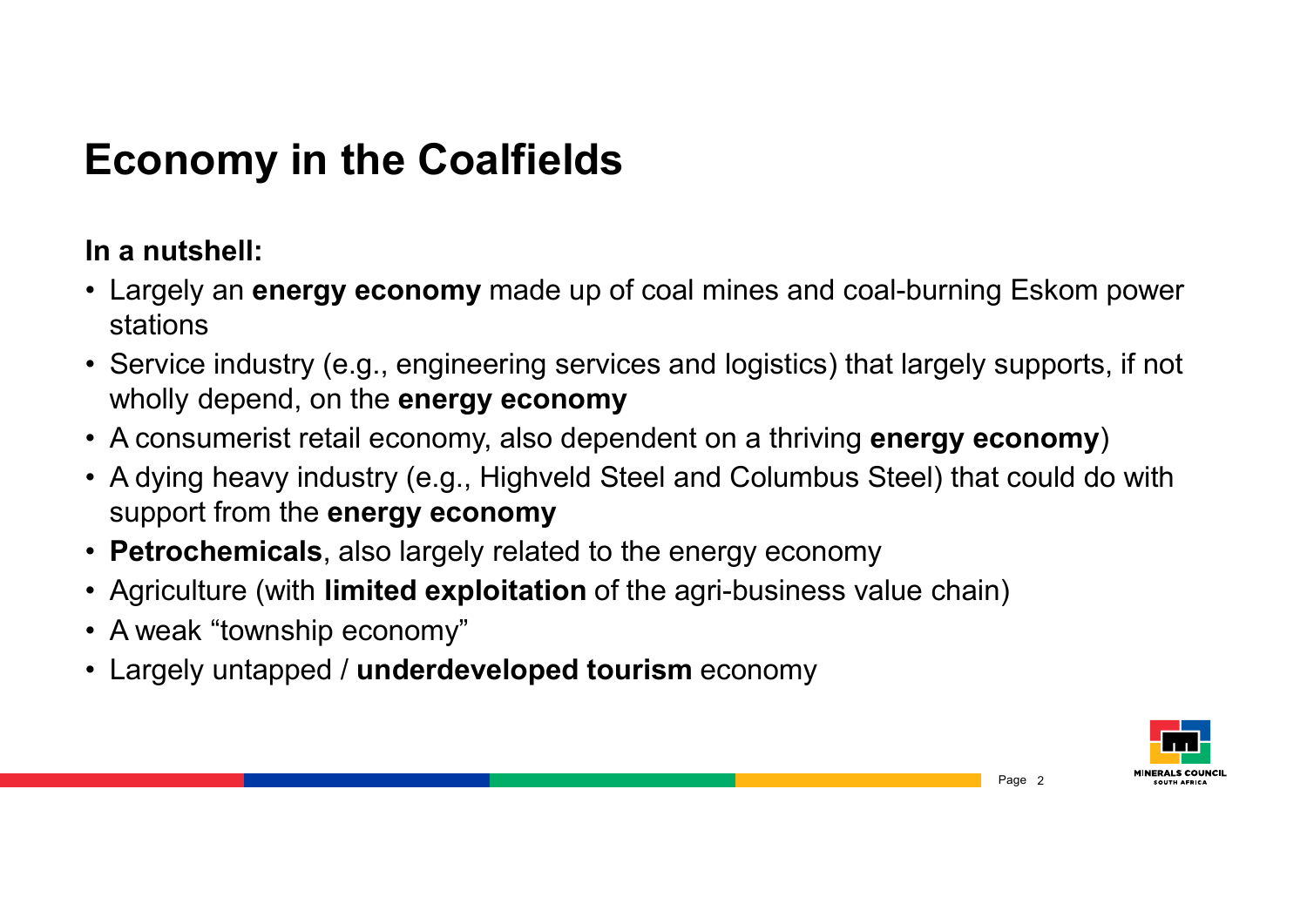## Some elements of modernisation

#### The human factor

- **Some elements of modernisation**<br>
The human factor<br>
 Modernisation has significant implications on the nature and structure of employment in<br>
the mining industry, especially the quality and quantum of skills required<br>
 R the mining industry, especially the quality and quantum of skills required **Some elements of modernisation**<br>
The human factor<br>
• Modernisation has significant implications on the nature and structure of employment in<br>
the mining industry, especially the quality and quantum of skills required<br>
• **Some elements of modernisation**<br> **The human factor**<br>
• Modernisation has significant implications on the nature and structure of employment in<br>
the mining industry, especially the quality and quantum of skills required<br> **SOME EIEMENTS OF MOGETHISATION**<br> **The human factor**<br>
• Modernisation has significant implications on the nature and structure of employment in<br>
the mining industry, especially the quality and quantum of skills required<br> • Modernisation has significant implications on the nature and structure of employment in<br>
the mining industry, especially the quality and quantum of skills required<br>
• Requirements for all processes that are closely asso
- be understood
	- o Identification and nurturing of skills, and
	- o Accelerated and collaborative development of appropriate curricula, and
- 
- 

#### The efficiency and safety factors

safety and reduction of costs

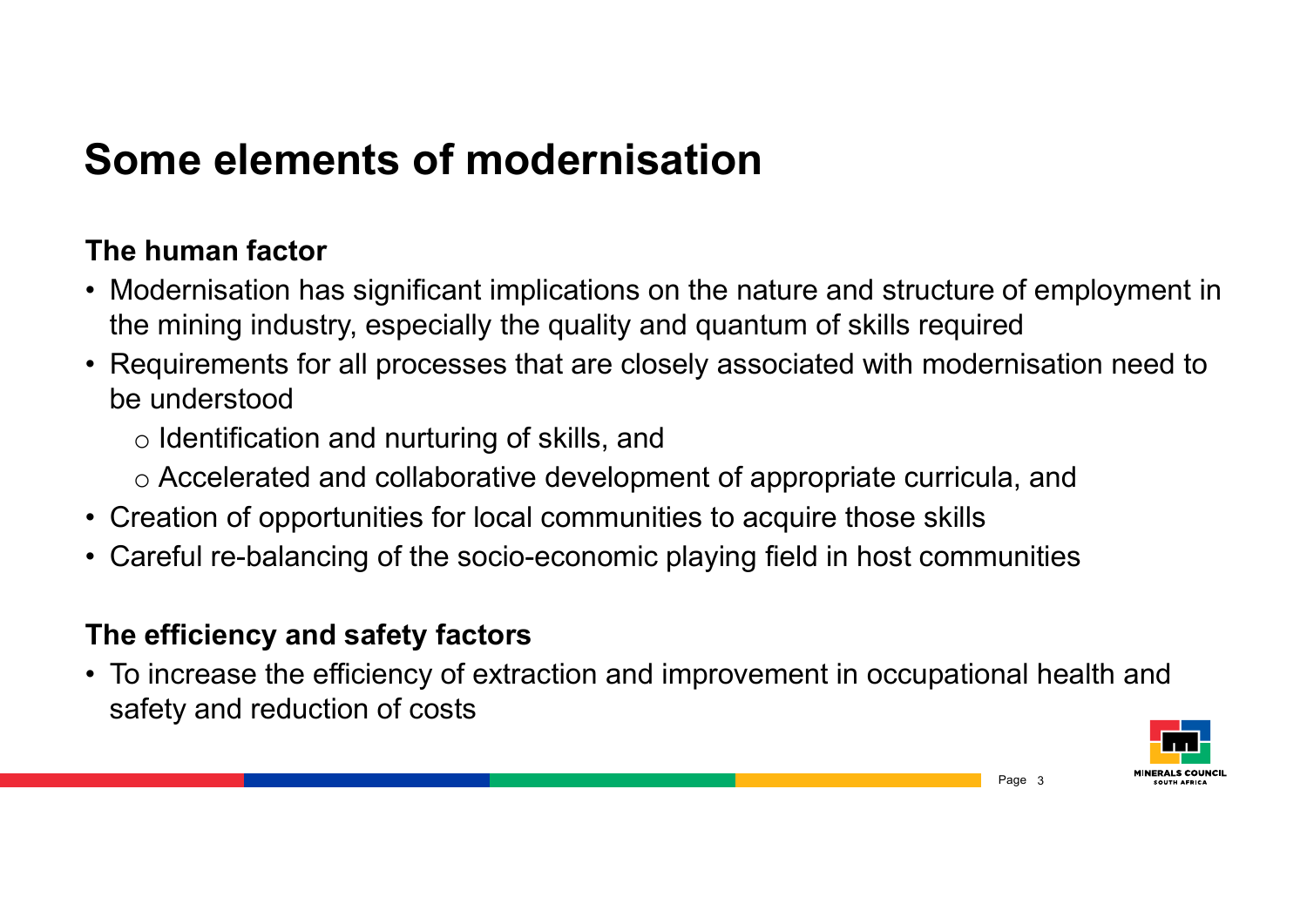### What is needed…

- what is needed…<br>• (Re)development and transformation of the energy economy that is prevalent in<br>coalfields to a dynamic, diversified and inclusive economy<br>• Development of manufacturing capabilities to support local modern coalfields to a dynamic, diversified and inclusive economy • Development and transformation of the energy economy that is prevalent in<br>palfields to a dynamic, diversified and inclusive economy<br>• Development of manufacturing capabilities to support local modernisation efforts<br>• Fai **and is needed...**<br>We)development and transformation of the<br>palfields to a dynamic, diversified and inclue<br>• Development of manufacturing capabilit<br>• Failure would lead to:<br>• Higher cost of mining<br>• Lower economic growth a **Solution Concident Conto Text**<br> **is needed...**<br>
evelopment and transformation of the energy<br>
elds to a dynamic, diversified and inclusive e<br>
evelopment of manufacturing capabilities to s<br>
ailure would lead to:<br>
• Higher c **is needed…**<br>• evelopment and transformation of the energy economy that is pre-<br>• Plds to a dynamic, diversified and inclusive economy<br>• evelopment of manufacturing capabilities to support local moderni<br>• Higher cost of mi **is needed...**<br>• evelopment and transformation of the ene<br>• elds to a dynamic, diversified and inclusive<br>• evelopment of manufacturing capabilities t<br>• Higher cost of mining<br>• Lower economic growth and diversificati<br>• Redu **is needed…**<br>• evelopment and transformation of the energy elds to a dynamic, diversified and inclusive eco<br>• evelopment of manufacturing capabilities to su<sub>i</sub><br>• Higher cost of mining<br>• Lower economic growth and diversific
	-
	- -
		-
		-
		-
	- Exploration of the energy economy that is prevalent in<br>
	 Development of manufacturing capabilities to support local modernisation efforts<br>
	 Failure would lead to:<br>
	 Higher cost of mining<br>
	 Lower economic growth and d to other mining economies (including hardware and know-how)

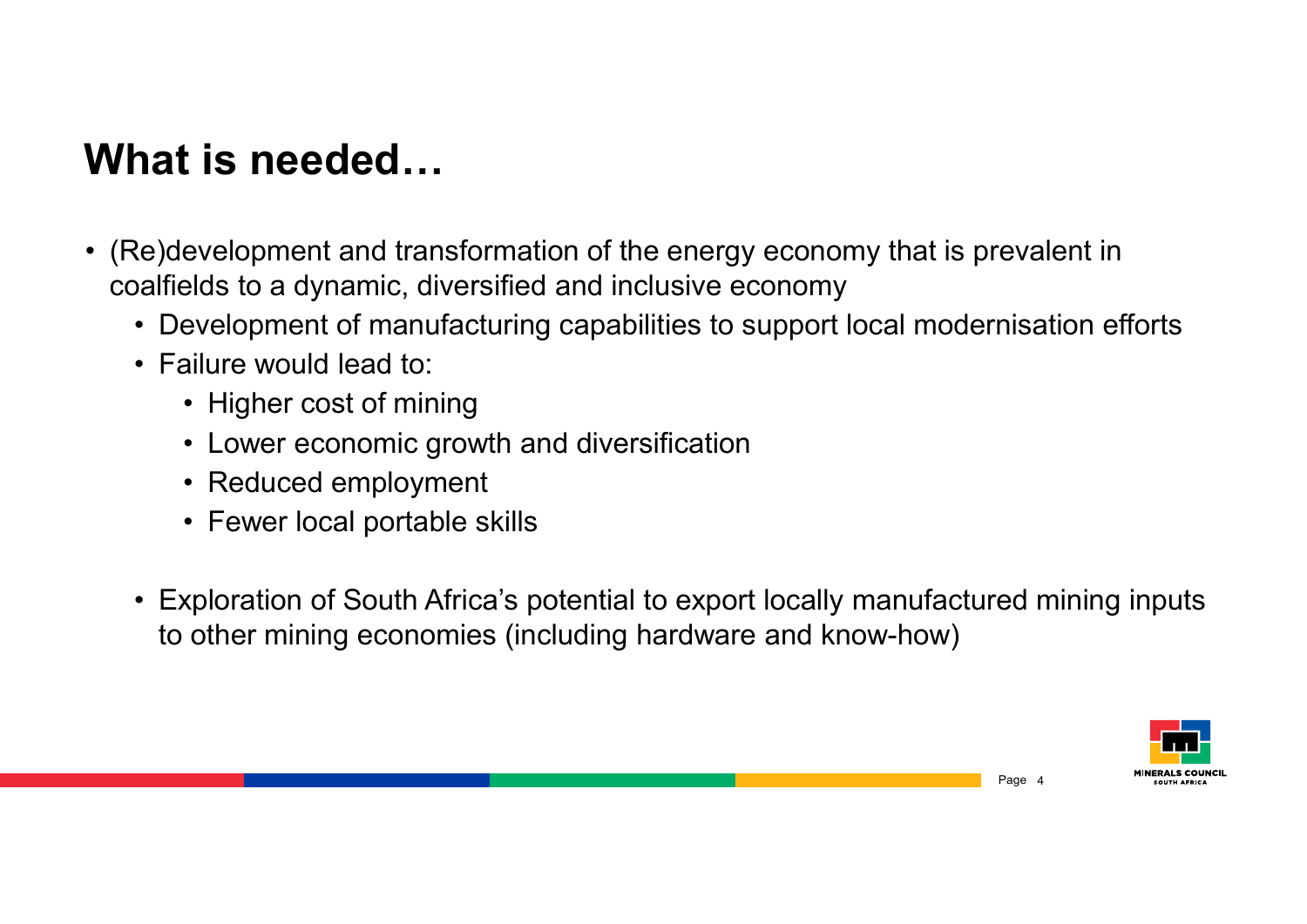## What is needed… (Cont.)

- **What is needed... (Cont.)**<br>• (Re)development and transformation of the energy economy that is prevalent in coalfields to a dynamic and diversified economy<br>• Because the sun also shines in the coalfields, take advantage o coalfields to a dynamic and diversified economy
	- **12 Acceded 1.1 (Cont.)**<br>• Replace of the sun also shines in the coalfields, take advantage of the electricity<br>• Because the sun also shines in the coalfields, take advantage of the electricity<br>• transmission infrastructur transmission infrastructure and develop solar farms to replace ageing Eskom power stations…. **arms in the fact of the solar farms can be built on depleted mines of the solar farms can diversified economy**<br>• Because the sun also shines in the coalfields, take advant transmission infrastructure and develop solar far **Example 1 Star and Science American** of the energy economy that is prevalent in<br>elds to a dynamic and diversified economy<br>ecause the sun also shines in the coalfields, take advantage of the electricity<br>ansmission infrastr t **is needed… (Cont.)**<br>
	evelopment and transformation of the energy economy that is prevaler<br>
	elds to a dynamic and diversified economy<br>
	ecause the sun also shines in the coalfields, take advantage of the elect<br>
	ansmission evelopment and transformation of the energy economy that is<br>be partly to a dynamic and diversified economy<br>ecause the sun also shines in the coalfields, take advantage<br>ansmission infrastructure and develop solar farms to r • Deeper open cut mines can be repositioned as pumped hydro storage facilities<br>• Because the sun also shines in the coalfields, take advantage of the electricity<br>• Because the sun also shines in the coalfields, take advant valifields to a dynamic and diversified economy<br>
	• Because the sun also shines in the coalfields, take advantage of the electric<br>
	transmission infrastructure and develop solar farms to replace ageing Esko<br>
	• .... Solar far
	- - soon become a solar farm
		-
		-
	-
	- business assets

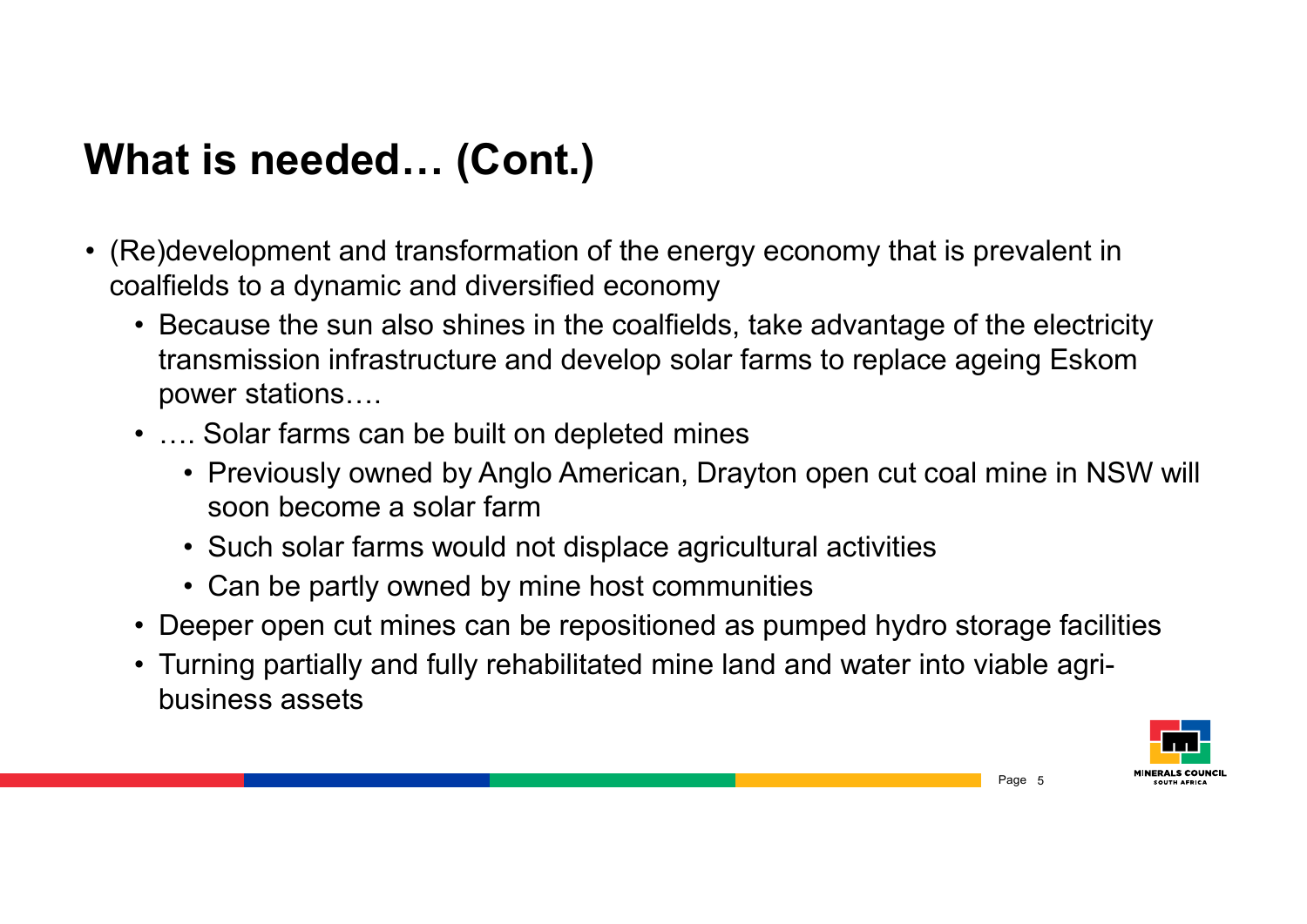## What is needed…

- 
- what is needed...<br>• Radical shift from the current focus in terms of mine community development<br>• We must encourage government to carry out its constitutional mandate in terms of<br>social development and requisite infrastruc • We must encourage government to carry out its constitutional mandate in terms of social development and requisite infrastructure
	- **12 STATE CREATE:**<br>• Creation of the current focus in terms of mine community development<br>• We must encourage government to carry out its constitutional mandate in terms of<br>• Create value propositions that encourage the mi upstream and downstream mining and industrial activities that have the capacity to absorb some of the unemployed graduates in the coalfields **and is needed...**<br>
	Andready shift from the current focus in terms of mine community development<br>
	• We must encourage government to carry out its constitutional mandate in terms of<br>
	• Create value propositions that encoura **1at is needed...**<br>
	• We must encourage government to carry out its constitutional mandate in terms of<br>
	• We must encourage government to carry out its constitutional mandate in terms of<br>
	• Create value propositions that e
	- express their creativity and aspirations in a diversified economy
	- vision

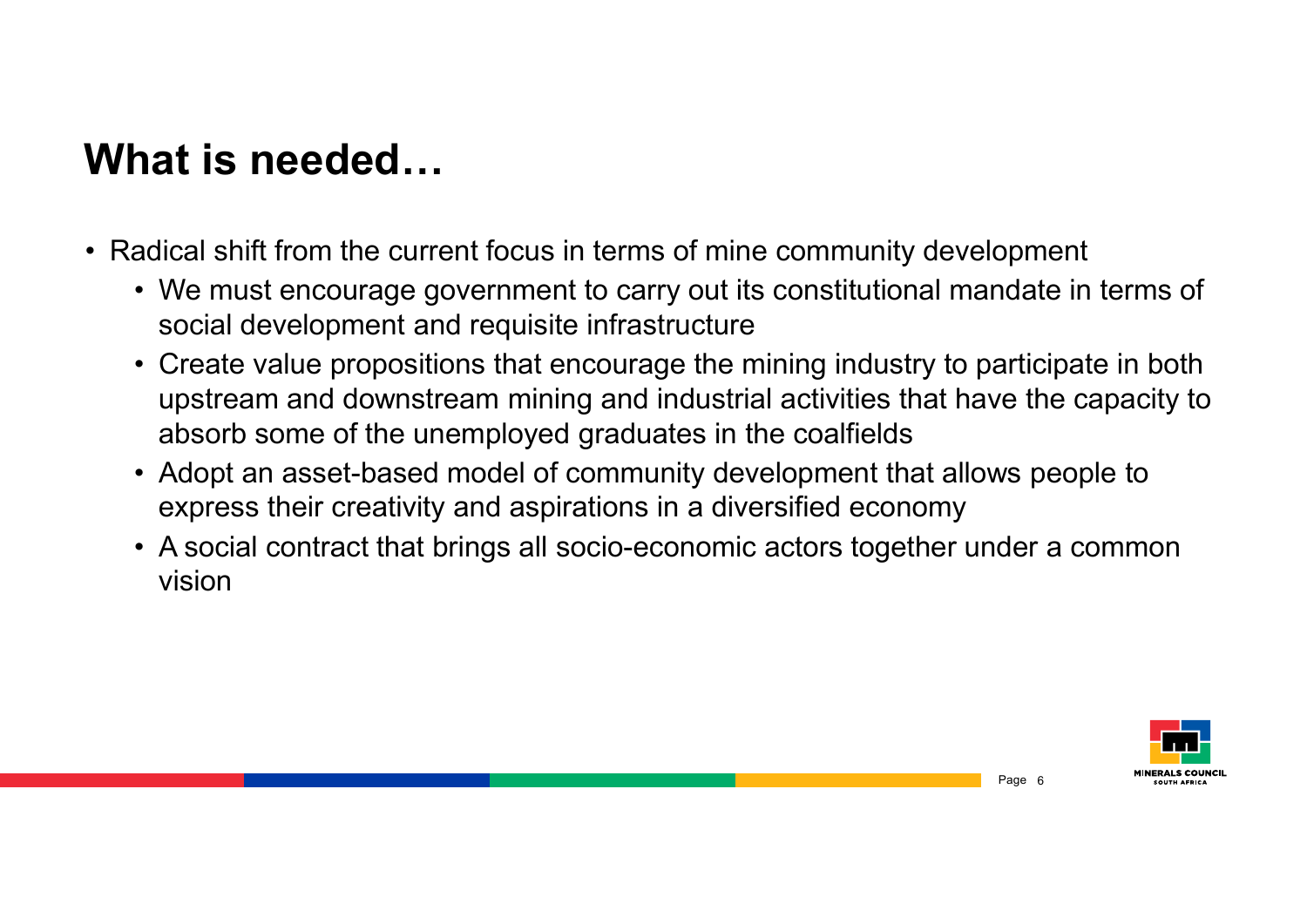### The art of the possible…. Imagine



Massive floating solar farm on top of an abandoned coal mine

Anhui Province, China

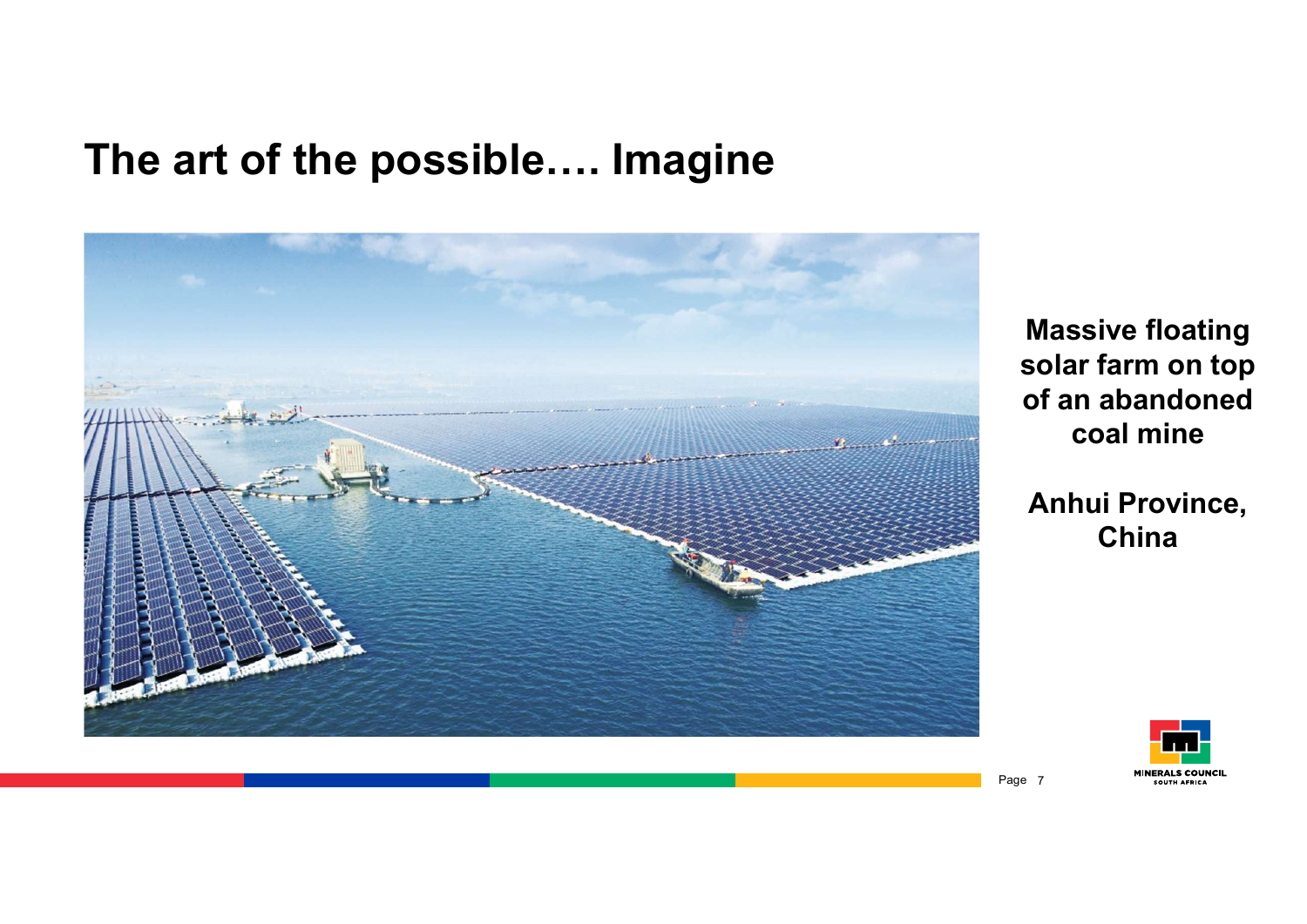#### The art of the possible…. Imagine



#### Intercontinental Wonderland, Songjiang, China Built on the site of an abandoned stone quarry